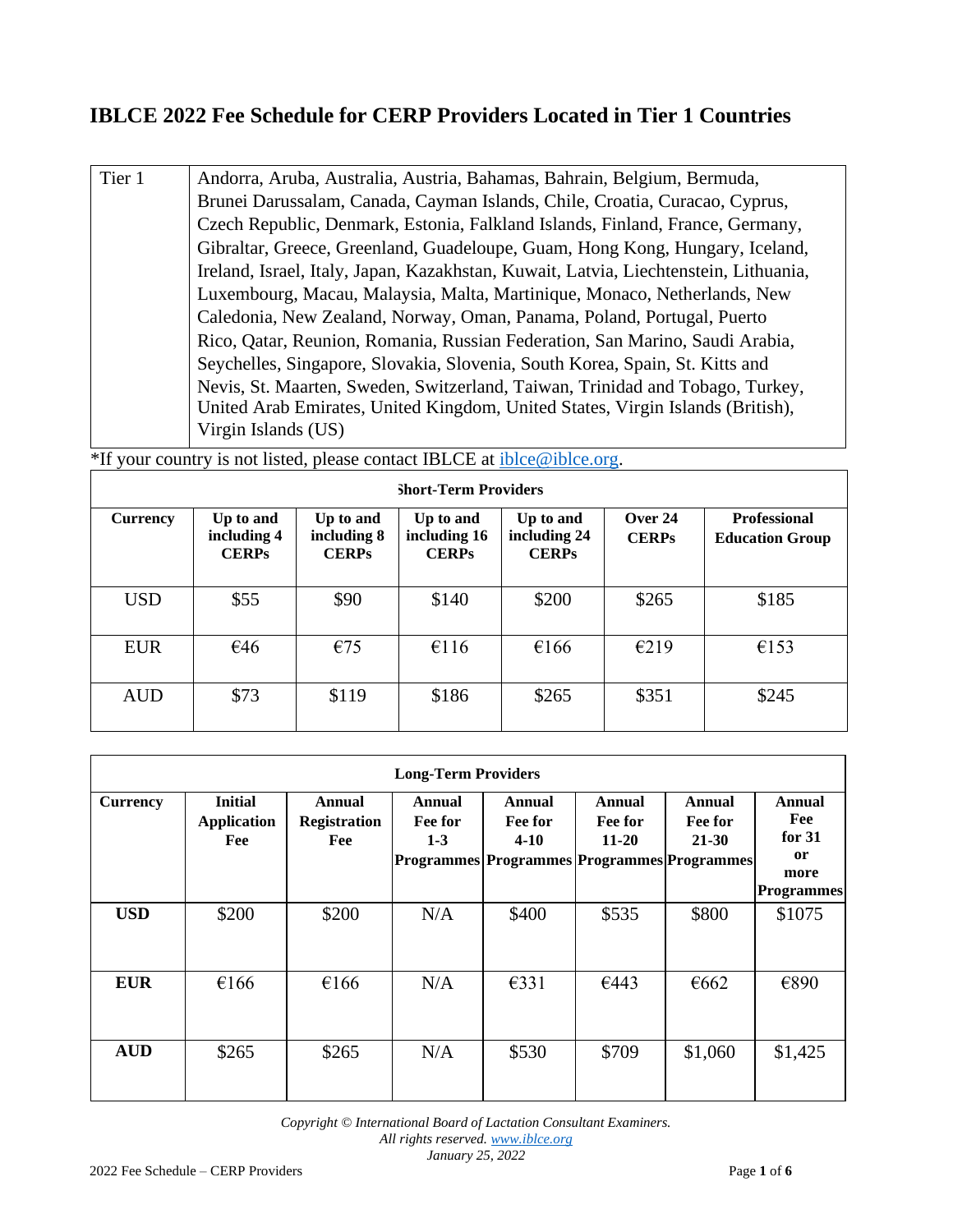Please note: IBLCE will invoice LTPs for the Programme fees following receipt and review of the annual report.

Year 1: Provider owes the Application Fee only

Year 2 & 3: Provider owes the Annual Registration Fee plus the additional Programme fees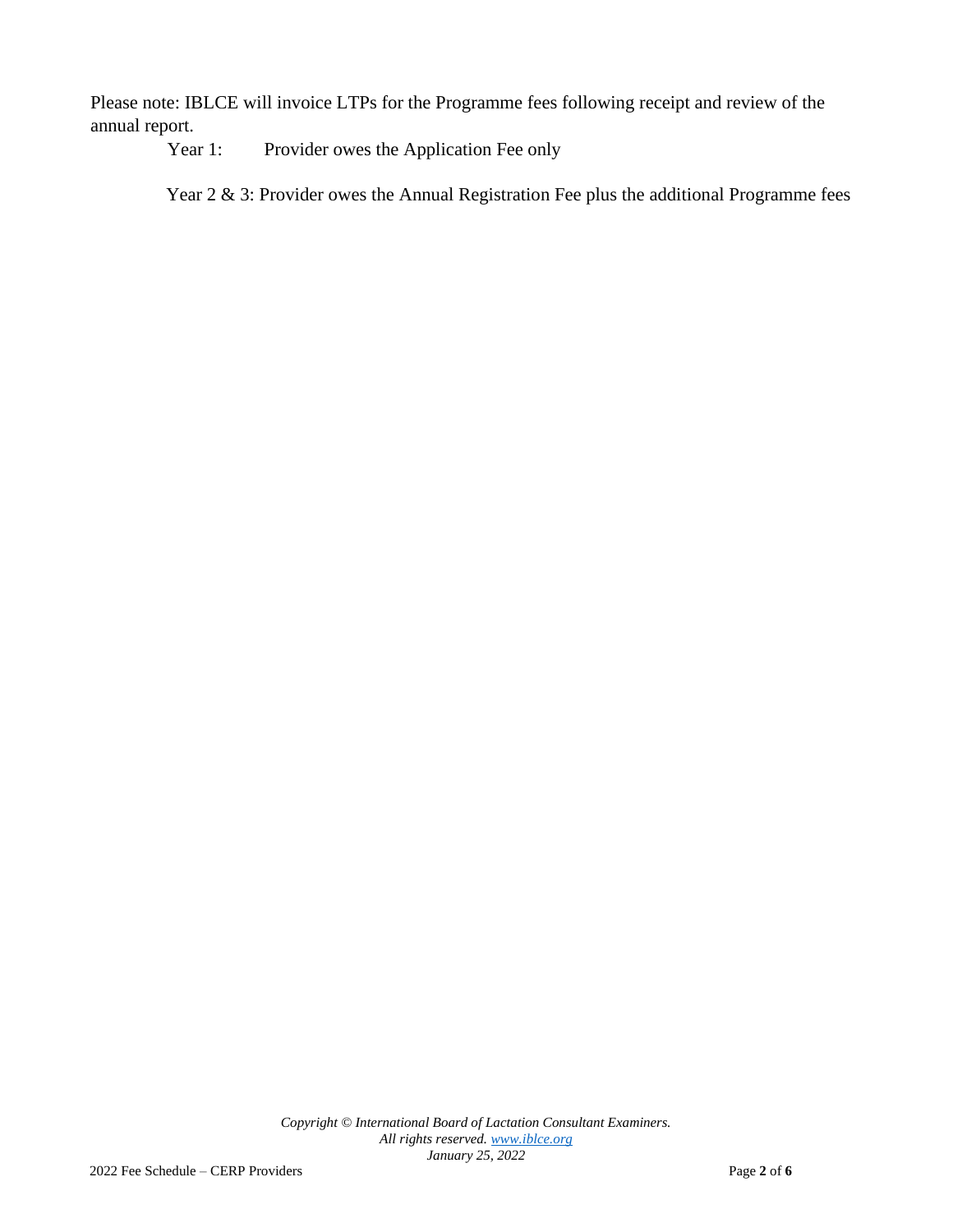## **IBLCE 2022 Fee Schedule for CERP Providers Located in Tier 2 Countries**

Tier 2 Albania, Algeria, American Samoa, Anguilla, Antigua and Barbuda, Argentina, Armenia, Azerbaijan, Barbados, Belarus, Belize, Bhutan, Bolivia, Bosnia and Herzegovina, Botswana, Brazil, Bulgaria, Cape Verde, China, Colombia, Cook Islands, Costa Rica, Dominica, Dominican Republic, Ecuador, Egypt, El Salvador, Equatorial Guinea, Fiji, French Polynesia, Gabon, Georgia, Grenada, Guatemala, Guyana, Indonesia, Iraq, Jamaica, Jordan, Kosovo, Laos, Lebanon, Libya, Maldives, Mauritius, Mexico, Moldova, Mongolia, Montenegro, Montserrat, Morocco, Namibia, North Macedonia, Northern Mariana Islands, Palau, Paraguay, Peru, Philippines, Serbia, South Africa, Sri Lanka, St. Lucia, St. Martin, St. Vincent and the Grenadines, Suriname, eSwatini, Thailand, Tunisia, Turkmenistan, Ukraine, Uruguay, Uzbekistan, Venezuela, Viet Nam

\*If your country is not listed, please contact IBLCE at iblce@iblce.org.

| <b>Short-Term Providers</b> |                                          |                                          |                                           |                                           |                         |                                               |  |  |
|-----------------------------|------------------------------------------|------------------------------------------|-------------------------------------------|-------------------------------------------|-------------------------|-----------------------------------------------|--|--|
| <b>Currency</b>             | Up to and<br>including 4<br><b>CERPs</b> | Up to and<br>including 8<br><b>CERPs</b> | Up to and<br>including 16<br><b>CERPs</b> | Up to and<br>including 24<br><b>CERPs</b> | Over 24<br><b>CERPs</b> | <b>Professional</b><br><b>Education Group</b> |  |  |
| <b>USD</b>                  | \$35                                     | \$55                                     | \$90                                      | \$110                                     | \$175                   | \$90                                          |  |  |
| <b>EUR</b>                  | E29                                      | €46                                      | €75                                       | E91                                       | €145                    | €75                                           |  |  |
| <b>AUD</b>                  | \$46                                     | \$73                                     | \$119                                     | \$146                                     | \$232                   | \$119                                         |  |  |

| <b>Long-Term Providers</b> |                                             |                                      |                                                                             |                               |                                |                                |                                                              |  |
|----------------------------|---------------------------------------------|--------------------------------------|-----------------------------------------------------------------------------|-------------------------------|--------------------------------|--------------------------------|--------------------------------------------------------------|--|
| <b>Currency</b>            | <b>Initial</b><br><b>Application</b><br>Fee | Annual<br><b>Registration</b><br>Fee | Annual<br>Fee for<br>$1 - 3$<br>Programmes Programmes Programmes Programmes | Annual<br>Fee for<br>$4 - 10$ | Annual<br>Fee for<br>$11 - 20$ | Annual<br>Fee for<br>$21 - 30$ | Annual<br>Fee<br>for $31$<br>or<br>more<br><b>Programmes</b> |  |
| <b>USD</b>                 | \$120                                       | \$120                                | N/A                                                                         | \$240                         | \$321                          | \$480                          | \$645                                                        |  |
| <b>EUR</b>                 | €99                                         | €99                                  | N/A                                                                         | €199                          | €266                           | €397                           | €534                                                         |  |
| <b>AUD</b>                 | \$159                                       | \$159                                | N/A                                                                         | \$318                         | \$425                          | \$636                          | \$855                                                        |  |

*Copyright © International Board of Lactation Consultant Examiners. All rights reserved[. www.iblce.org](http://www.iblce.org/) January 25, 2022*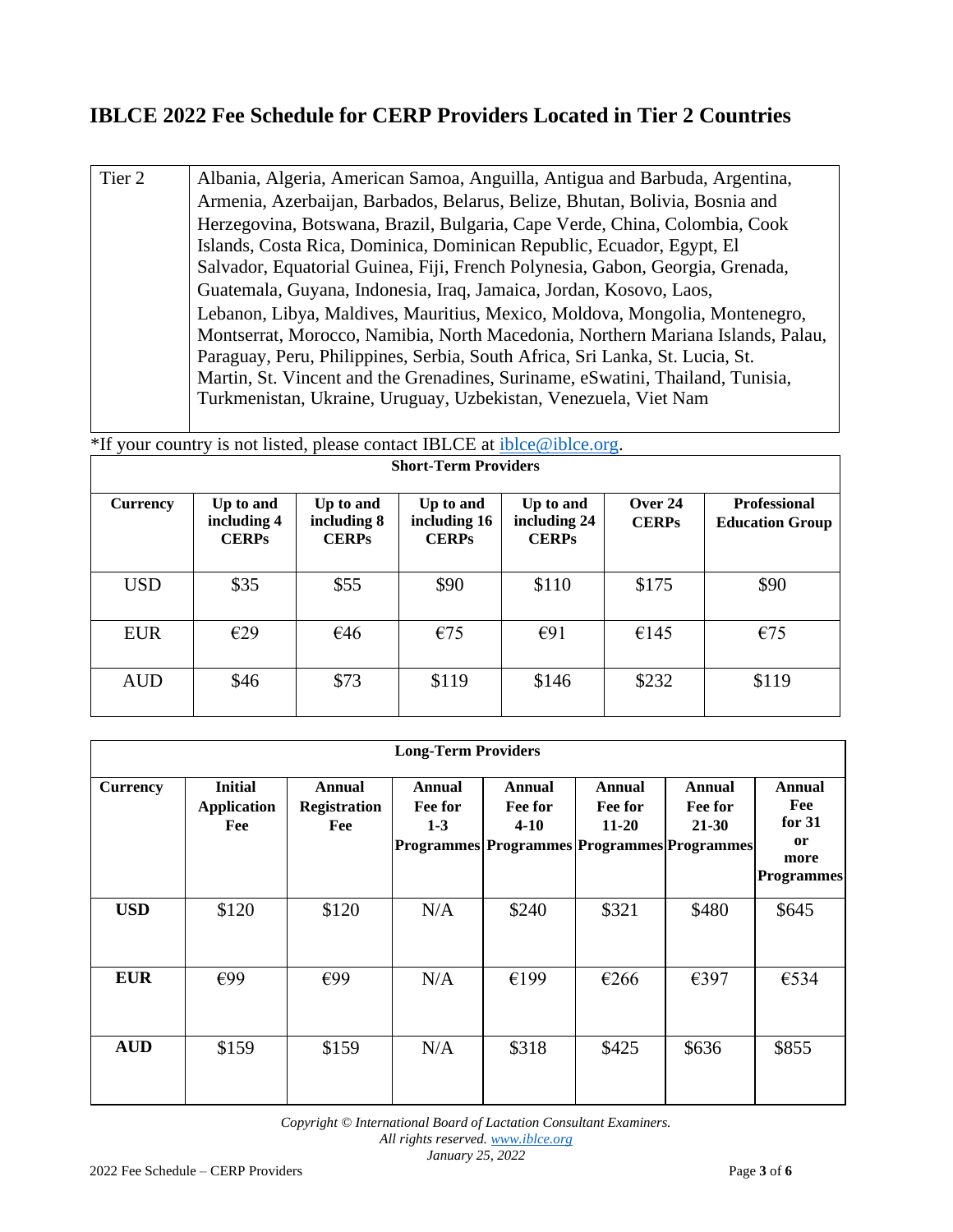Please note: IBLCE will invoice LTPs for the Programme fees following receipt and review of the annual report.

Year 1: Provider owes the Application Fee only

Year 2 & 3: Provider owes the Annual Registration Fee plus the additional Programme fees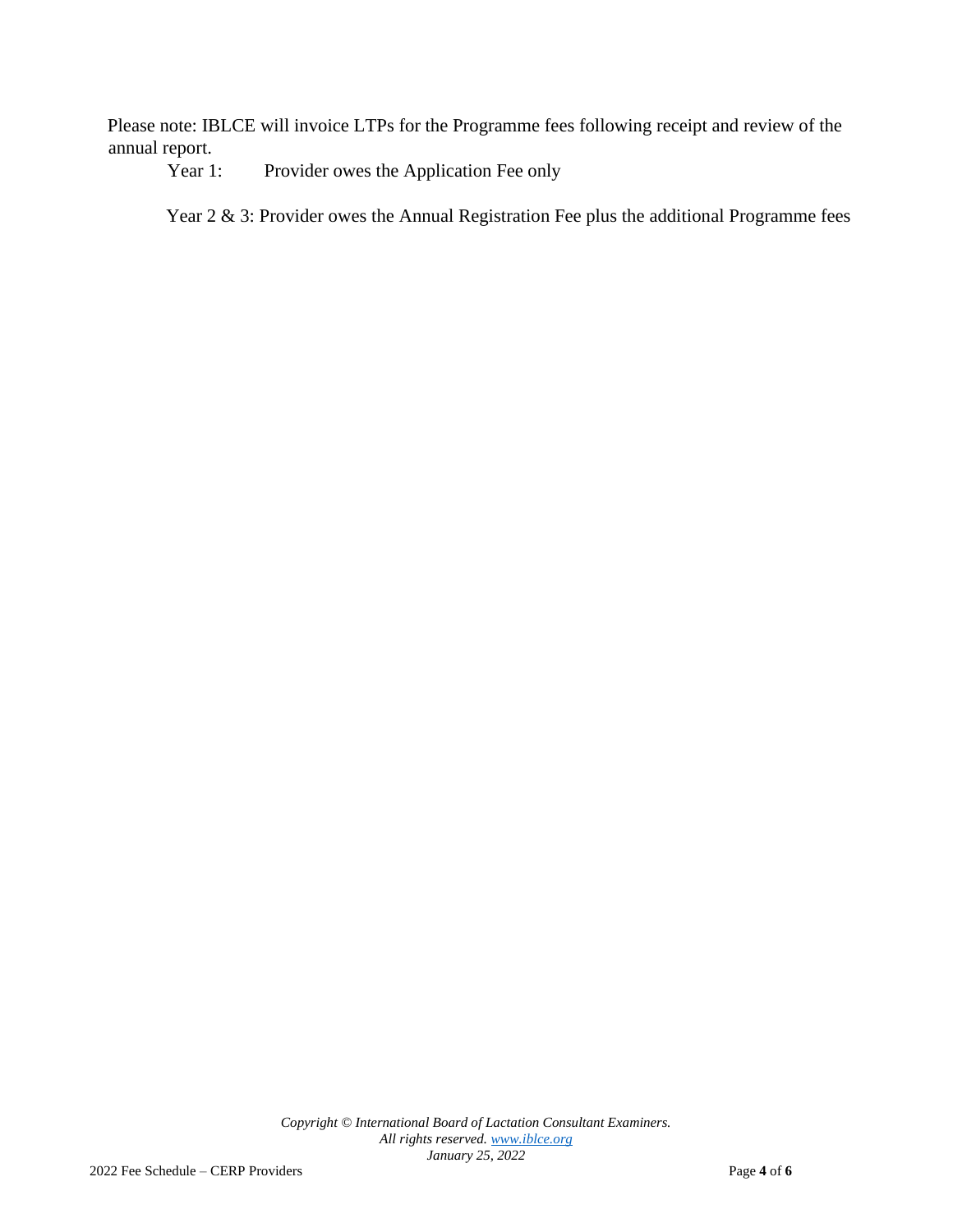## **IBLCE 2022 Fee Schedule for CERP Providers Located in Tier 3 Countries**

Tier 3 Afghanistan, Angola, Bangladesh, Benin, Burkina Faso, Burundi, Cambodia, Cameroon, Central African Republic, Chad, Comoros, Cote D'Ivoire, Democratic Republic of the Congo, Djibouti, Eritrea, Ethiopia, Federated States of Micronesia, Gambia, Ghana, Guinea, Guinea-Bissau, Haiti, Honduras, India, Kenya, Kiribati, Kyrgyzstan, Lesotho, Liberia, Madagascar, Malawi, Mali, Marshall Islands, Mauritania, Mozambique, Myanmar (Burma), Nepal, Nicaragua, Niger, Nigeria, North Korea, Pakistan, Palestine, Papua New Guinea, Republic of the Congo, Rwanda, Samoa, Sao Tome and Principe, Senegal, Sierra Leone, Solomon Islands, Somalia, South Sudan, Sudan, Syria, Tajikistan, Timor-Leste, Togo, Tonga, Tuvalu, Uganda, United Republic of Tanzania, Vanuatu, Western Sahara, Yemen, Zambia, Zimbabwe

\*If your country is not listed, please contact IBLCE at iblce@iblce.org.

| <b>Short-Term Providers</b> |                                          |                                          |                                           |                                           |                           |                                               |  |  |
|-----------------------------|------------------------------------------|------------------------------------------|-------------------------------------------|-------------------------------------------|---------------------------|-----------------------------------------------|--|--|
| <b>Currency</b>             | Up to and<br>including 4<br><b>CERPs</b> | Up to and<br>including 8<br><b>CERPs</b> | Up to and<br>including 16<br><b>CERPs</b> | Up to and<br>including 24<br><b>CERPs</b> | Over $24$<br><b>CERPs</b> | <b>Professional</b><br><b>Education Group</b> |  |  |
| <b>USD</b>                  | \$10                                     | \$20                                     | \$55                                      | \$75                                      | \$100                     | \$40                                          |  |  |
| <b>EUR</b>                  | $\epsilon$ 8                             | €17                                      | €46                                       | $\epsilon$ 62                             | €83                       | E33                                           |  |  |
| <b>AUD</b>                  | \$13                                     | \$27                                     | \$73                                      | \$99                                      | \$133                     | \$53                                          |  |  |

| <b>Long-Term Providers</b> |                                             |                                      |                            |                                                                              |                                |                                |                                                         |  |  |
|----------------------------|---------------------------------------------|--------------------------------------|----------------------------|------------------------------------------------------------------------------|--------------------------------|--------------------------------|---------------------------------------------------------|--|--|
| <b>Currency</b>            | <b>Initial</b><br><b>Application</b><br>Fee | Annual<br><b>Registration</b><br>Fee | Annual<br>Fee for<br>$1-3$ | Annual<br>Fee for<br>$4 - 10$<br>Programmes Programmes Programmes Programmes | Annual<br>Fee for<br>$11 - 20$ | Annual<br>Fee for<br>$21 - 30$ | Annual<br>Fee for<br>31 or<br>more<br><b>Programmes</b> |  |  |
| <b>USD</b>                 | \$80                                        | \$80                                 | N/A                        | \$160                                                                        | \$214                          | \$320                          | \$430                                                   |  |  |
| <b>EUR</b>                 | $\epsilon$ 66                               | $\epsilon$ 66                        | N/A                        | €132                                                                         | €177                           | €265                           | €356                                                    |  |  |
| <b>AUD</b>                 | \$106                                       | \$106                                | N/A                        | \$212                                                                        | \$284                          | \$424                          | \$570                                                   |  |  |

*Copyright © International Board of Lactation Consultant Examiners.*